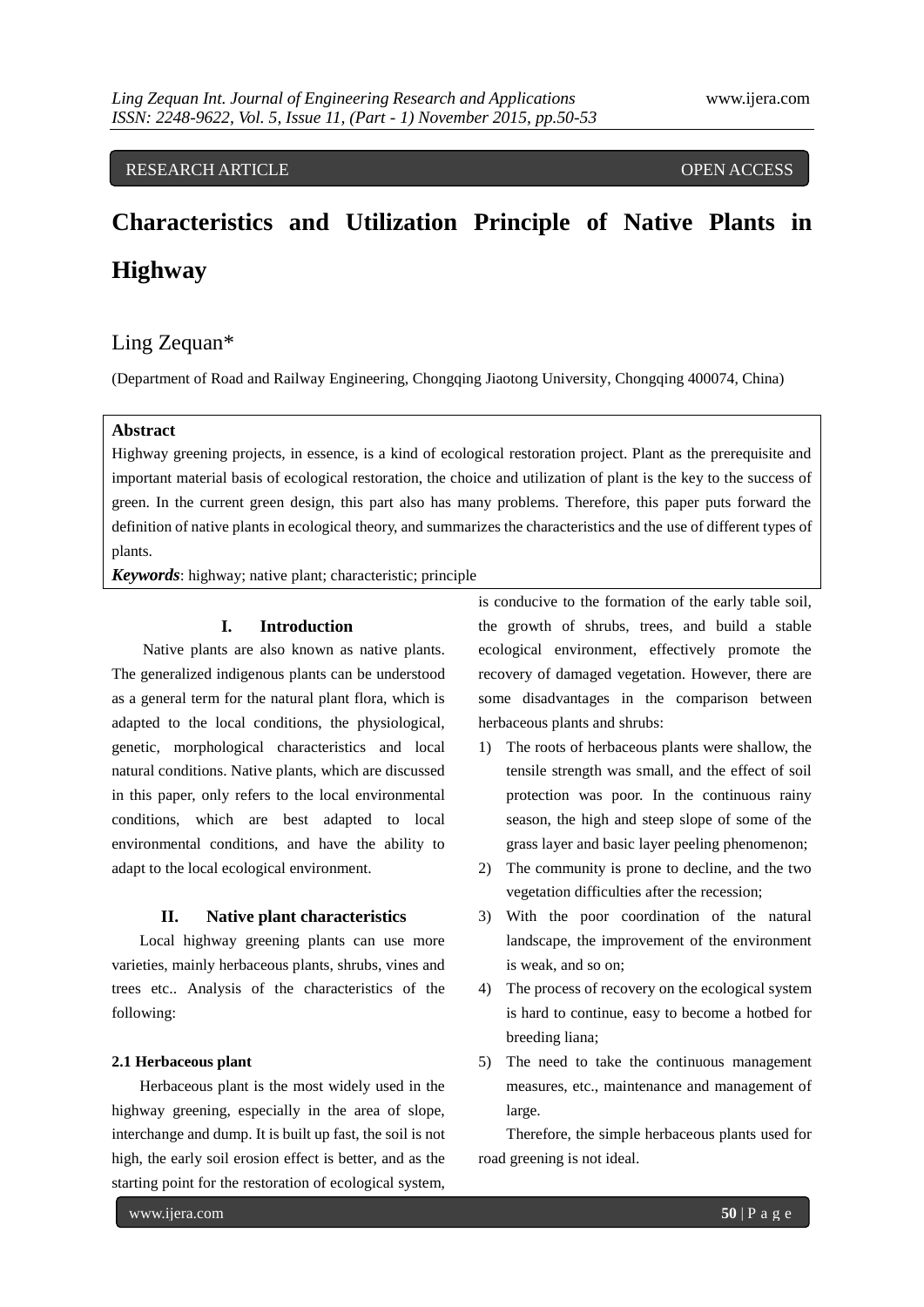# **2.2 Shrubs**

As the main disadvantage of the green plants, shrubs are the cost of the plants, the early growth is slow, the vegetation coverage is low, and the early soil erosion is not good. If mixed with herbaceous plants, the two complement both can achieve the effect of fast and lasting slope protection, but also has good landscape benefit. However, when the seed is mixed with the herb, it can sometimes be defeated. The main reason is that the growth of herbaceous plants is fast, and when the growth of herbaceous plants is strong, the following results may be triggered:

- 1) Seedlings of shrubs are covered by herbaceous plants, which are subsequently died due to insufficient light.
- 2) In the soil, there are too many of the nitrogen in the soil. Some shrubs have poor resistance to the pathogen in the seedling stage.
- 3) When the root of herbaceous plants and shrubs roots in the same soil layer, due to competition between each other, Bush will die. For the above circumstances may be taken by limiting herbaceous plant trees and use less nitrogen fertilizer types containing limit the growth of herbaceous plants, usually under herbaceous plant trees should be in the 200-500 lines / square meters within the scope of control.

# **2.3 Vines**

Vine plant is mainly applied to the vertical greening of the rock slope or the earth rock slope. Vertical greening is a special form of the ecological protection of highway side slope for highway slope vertical greening lianas include Mucuna, Parthenocissustricuspidata, Ampelopsis, three lobed leaves snake grape chrysanthemum and the ivy. Vine plants should be planted in patron side bare rock are generally not easy to collapse or landslide area, or with gentle slope cutting rock slope. With vines of vertical greening of benefit is less investment, small, good beautifying effect. The disadvantage is that the slope is generally longer due to, liana completely covered slope for a long time.

# **2.4 Tree**

Tree has always been the main body of the green quantity structure of expressway, and it is also the main body of the highway greenbelt system. Road green land is very limited, but huge trees can be used to produce a huge amount of green space on the ground. In different community structure, the green quantity of the mixed tree stands is the highest, and it is a few times of green lawn. Therefore, the lower the level of the road, the less the green land, the more you want to pay attention to the use of large trees. Trees, which is mainly used for Road on both sides of the trees, with protective net around the door, sensitive point source in the vicinity of the forest to reduce noise, interchange area, tunnel area, real construction area of the plant landscape. Characteristics of trees is tree is tall, leaves rich, have the function of shade, dust, noise reduction, wind sand, solid slope, improve local climate etc., and the landscape effect in all plant species effect is the best, so the road greening is widely used.

# **III. The utilization principle of native plants**

According to the special environment of expressway greening area - summer high temperature high drought, cold and windy in winter, dry soil early pimple thin, green maintenance difficulties such as harsh living conditions, plant selection should follow the following principles:

# **3.1 Functional principle**

Select plants to meet the functional requirements of the highway greening, especially in the areas of engineering, such as the middle part, the interchange, the tunnel and so on. The function that the highway afforestation needs to meet:

- 1) The safety function: the green must satisfy the need of "safety first", to improve the traffic environment and to improve the safety and operation efficiency.
- 2) Protection function -- can effectively protect the roadbed, pavement, prevent soil erosion, planting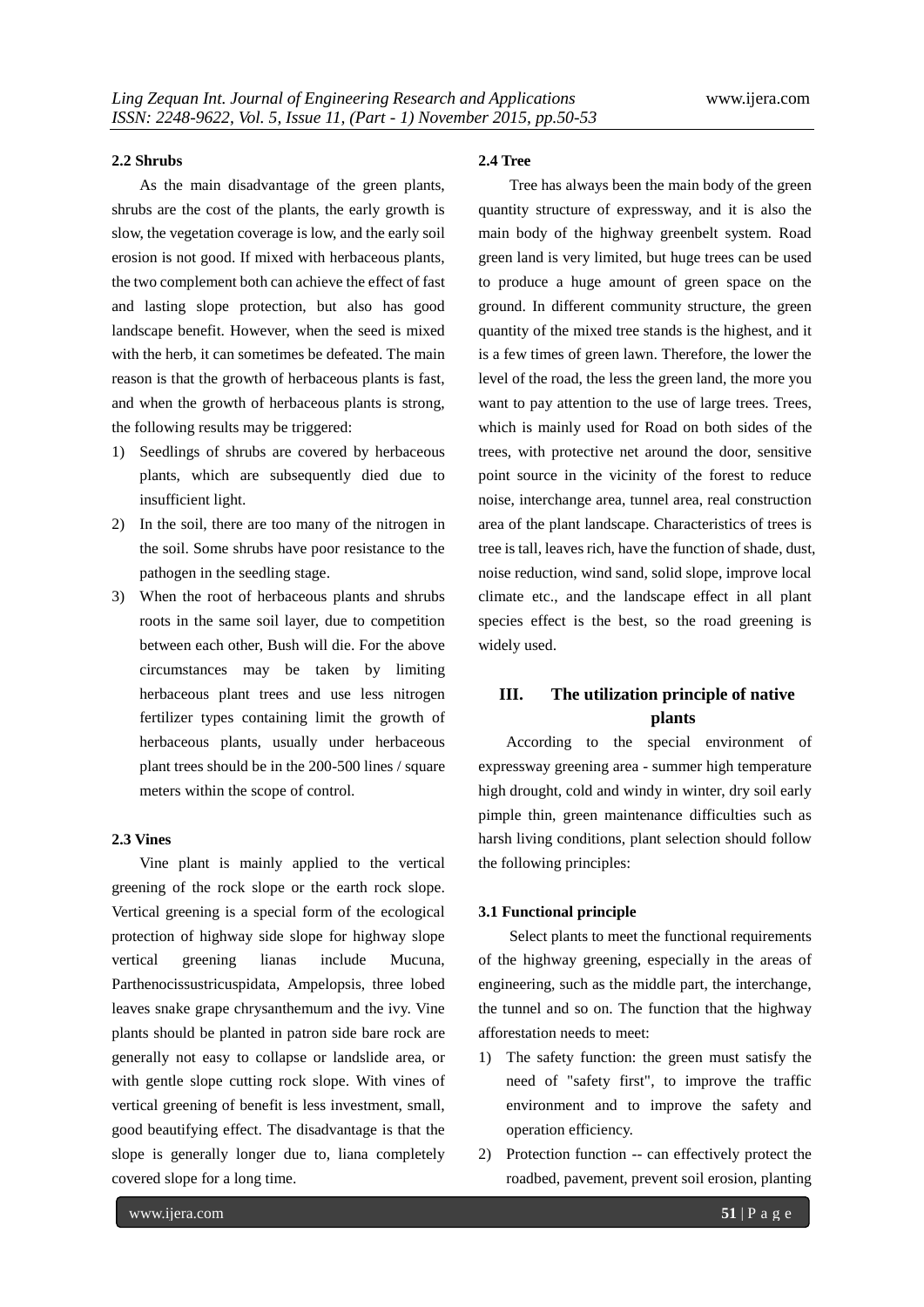some deep roots, strong resistance, the leafy trees, to purify the air, absorbing dust, reduce the noise, wind sand, temperature adjustment function, can also protect traffic protected from the wind and the snow hit or mitigate the effect degree and guarantee the highway unblocked.

- 3) Landscape function: the plant is not only playing the ecological role in the highway greening, but also can play the role of cultural and ornamental. In order to create a comfortable driving environment, the color, smell, appearance and the organic collocation, which can be adopted to improve the landscape effect and the ornamental of the green landscape.
- 4) The ecological functions of the plant should be as close as possible to the native plant community, so that it can be integrated with the surrounding environment, and provide habitat for various species.

### **3.2 Adaptive principle**

Suit measures to local conditions, focusing on local plant applications, highlighting local characteristics. Can also be appropriate to introduce some of the effect of good, adaptability of the garden green plants, to enrich the effect of highway greening. At the same time, the highway site conditions are poor, the requirements for the plant resistance is high, the late management of the extensive, should choose a strong plant varieties.

# 1)Priority selection of indigenous plants

Selection of native plants in the expressway greening project, has the following advantages: labor saving, save money. The ecological landscape and the surrounding landscape can be maintained in a high degree, and the impact of the highway to the original landscape is reduced to a minimum. Then, native plant species close to the local plant communities, through to take appropriate protection measures can promote faster to the stabilization of community development. The native plants reflect the local style, reflect the cultural connotation. And keep the ecological balance,

protecting local biodiversity.

#### 2) Rational use of exotic plants

The references of exotic plants in the highway greening occupy a certain proportion. It can enrich the road landscape, improve the biological diversity index. Plant species monotone, evergreen species, lack of colored leaf trees, the characteristics of seasonal changes in plant is not prominent weaknesses in the current number of road greening. This has seriously affected the effect of road greening landscape.

#### **3.3 Economic principle**

In the greening design, the choice of plant needs to consider the landscape, ecological and economic. In order to ensure the landscape effect, ecological benefits, the choice of higher economic plants. Highway greening is different from the general landscape, the purpose of landscape gardening is mainly for viewing, while the highway greening contains a variety of functions, while the scale is larger, so the plant selection should be more consideration of economic factors.

# **3.4 diversity principle**

Plant selection in combination with Joe, shrub, grass, and evergreen, evergreen and deciduous, combined with fast-growing trees and slow growing trees. Biological diversity is a rich life form in a region. It is the result of the interaction between life and various environmental factors in the process of its formation and development. It is the result of the continuous evolution of the ecosystem. As a result, biodiversity is often used as an important indicator to evaluate the health of an ecosystem. When choosing green tree species, it should pay attention to the configuration of plant species and quantity of different levels, so that the species can cooperate in stable environment and develop a natural biological protection system which is close to the original ecological system.